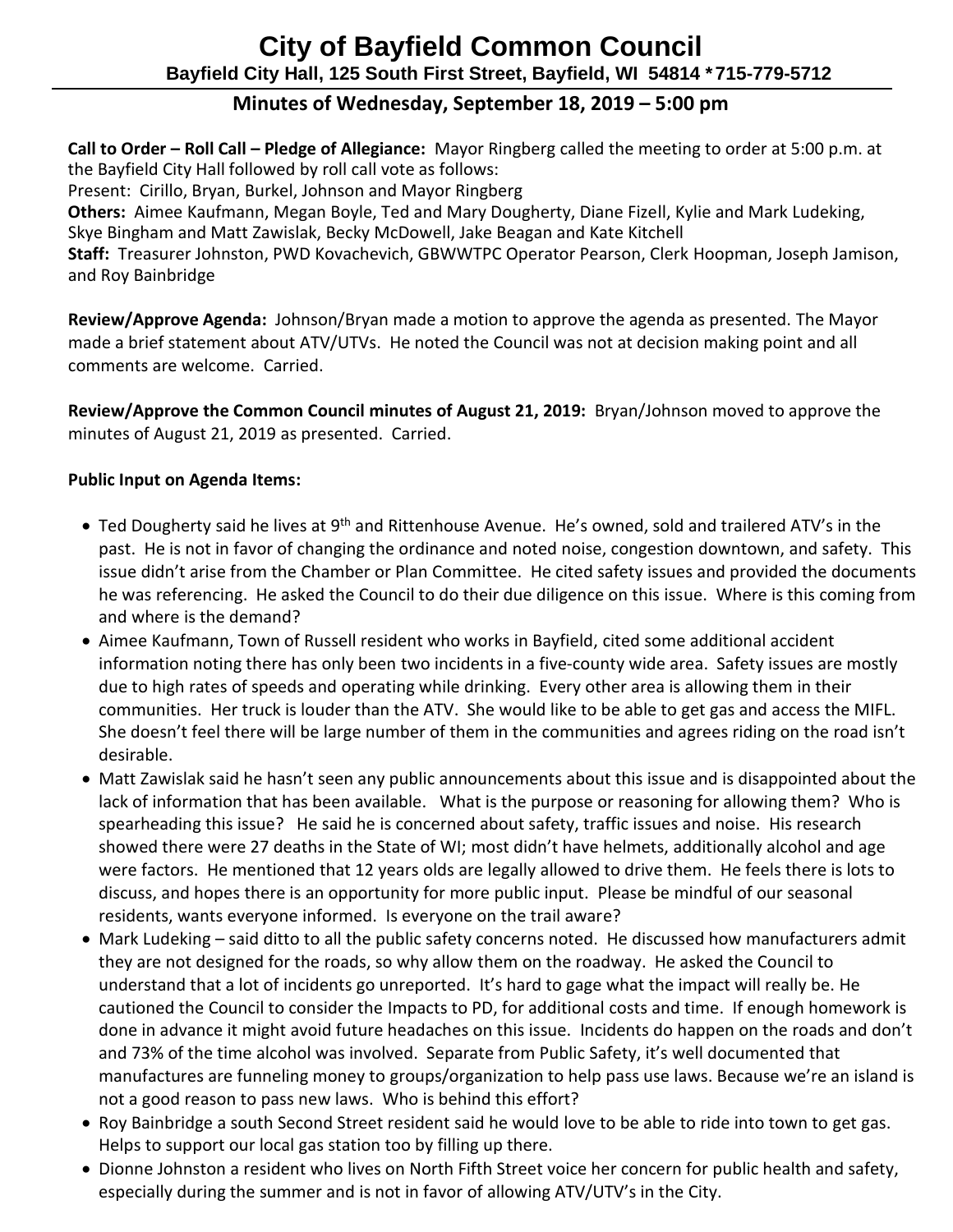• Tom Kovachevich – Said he's the City of Bayfield Public Works Director and he's the one who brought it to the Council and noted that's why it's on the agenda. He said there is value in being able to get to Bayfield to get gas. He didn't believe we'd have thousands of them in our community since we already have a bad reputation now for motorized use groups (snowmobile/ATVs, etc.). For years they have been allowed in the City from Nov. 1 to April and there haven't been any documented problems. Gives a new user group the opportunity to come to Bayfield who can help support our local businesses.

#### **Agenda**

**1. Bayfield Heritage Association's Request to purchase Block 74, Lot 19 –Review schematic of parking lot and expansion for review.** Megan Boyle, BHA Director gave a brief presentation of their proposal noting their Architect, John Gerzina drafted a conceptual plan for an expanded parking lot mostly on Lot 20 and the BHA proposed expansion. Burkel/Cirillo made a motion to move forward with BHA's offer to purchase a portion of Block 74, Lot 19, per the specs that have been presented/the South 36' of Lot 19; price and terms to be negotiated. Drainage is an issue and needs to be dealt. The parking lot design should be reviewed by the Public Works Committee at their next meeting. Not sure an entrance off of Broad Street is feasible. Carried.

## **2. City of Bayfield 2019 Comprehensive Plan: Action Items**

A round of applause and a hearty thank you was given to Kate Kitchell for her work and efforts. She noted that Nan Fey and all committees/members also deserve a big thank you for their perseverance to continue moving forward. She noted there are some clerical issues to follow with actually putting this into the 2019 Comprehensive Plan document. It may come back to the Council when in its final format. Johnson/Burkel moved to accept and approve the action items and crossover worksheets for inclusion into the 2019 Comprehensive Plan. It's time to start implementing these actions! Carried; all ayes.

## **3. All-Terrain Vehicles / UTV – Proposed City of Bayfield Routes & Trail Access**

The Mayor asked the Council, do you want to continue moving forward or to stop reviewing this idea? Bryan gave a brief statement on how we got to this point; we're an island. The rationale of the PW Committee is that it's rapidly increasing in popularity. Ashland, Washburn, and Hayward allow them with some restrictions and none have had significant issues in their communities. Never was it considered to open the entire City, only designated routes. He believes we need to add allowable hours of operation and that all laws to be followed. At this point he believes we could move forward, but noting all laws can be changed or amended as needed.

Bryan/ Johnson moved to recommend we continue developing an ordinance to allow limited use of ATV/UTVs in the City of Bayfield. Cirillo asked for point of clarification on the process. The draft ordinance and safety rules and regulation information that was cited today will go back to the Public Works Committee for further review and consideration. They will bring back a recommendation to the Council at their October 16, 2019 meeting. The Council is not planning to take action at the October 16, 2019 meeting. It was clarified the City Council would hold a Public Hearing on the matter before taking any action on a revised ATV/UTV ordinance. Carried.

## **4. Resolution #555 – Bayfield Volunteer Fire Department Fundraising Events**

Johnson/Burkel moved to approve Resolution #555 supporting the Bayfield Volunteer Fire Departments Annual Apple Festival Fundraising activities which includes a Fish Fry, and local dance where beer will be cold at both events. Carried.

## **5. Sanitary/Dumpster Issues**

Alderperson Cirillo asked for this agenda item to be listed. She's noted ongoing refuse/trash issues with two local businesses. She understands that due to the seasonal change, the problem will go away but doesn't want this to be ongoing and carry forward to future years. Chief Fangman address the issue and told the Council he made personal visits to these two businesses which resulted in compliance. Discussion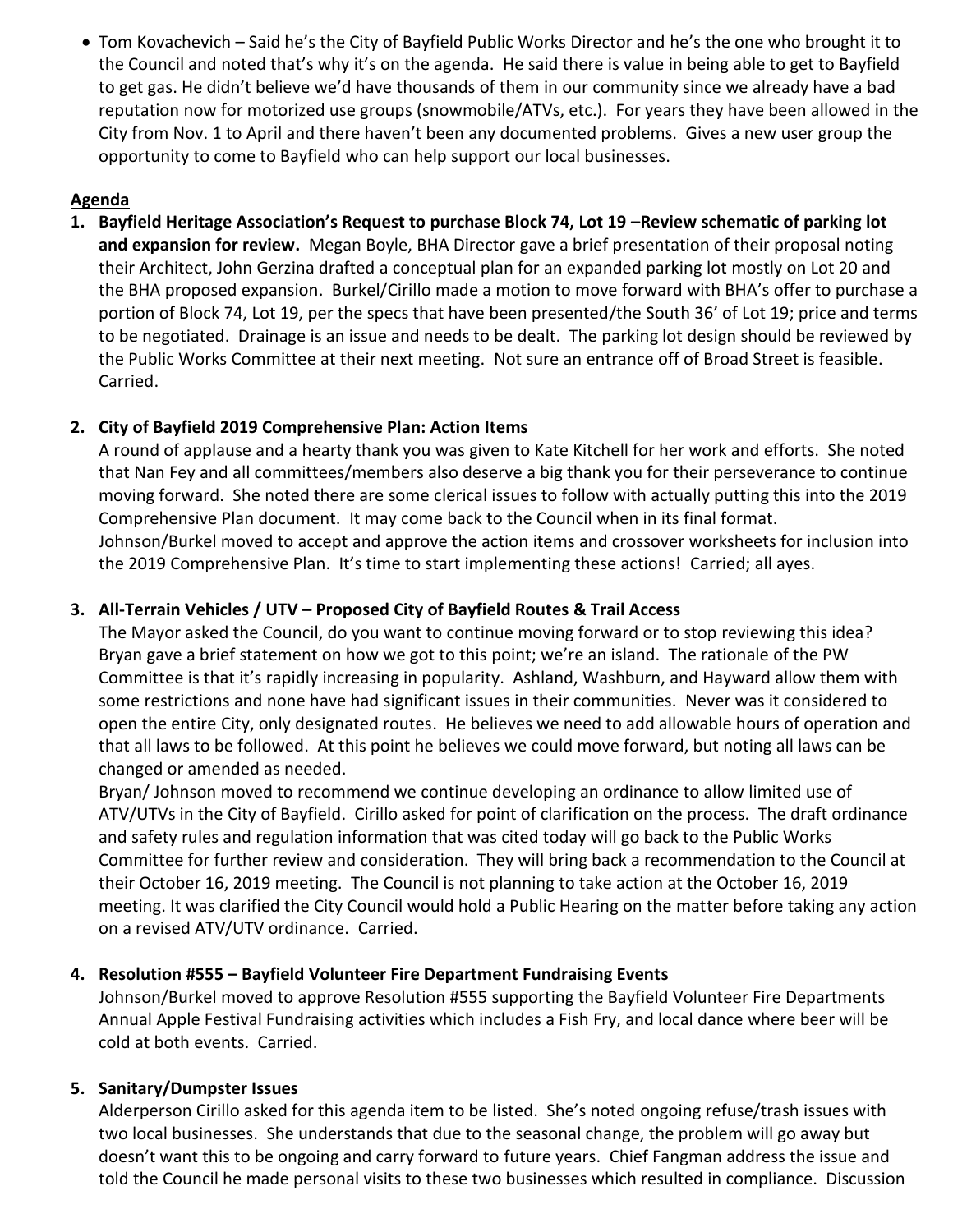ensued. The Council agreed that the City should send a last chance letter, noting the next violation after that would result in a citation/or citations being written; no more warnings would be given. Additionally, they noted that the Plan Commission should revisit the Dumpster/Trash ordinance(s) and reconsider the requirements for screening.

**6. Committee Appointments/Resignations: Parks and Recreation:** Kate Kitchell addressed the Council and said after a few-month search, Skye Bingham, has agreed to be a member on the Parks and Recreation Committee. Bingham told the Council she feels parks are vital to the health of a community and is happy to serve. Bryan/Johnson moved to approve the appointment of Skye Bingham to the Parks and Recreation Committee. Carried.

# **7. Project Updates:**

- a. Old Jail Bayfield Heritage Association Nothing new to report.
- b. Green Tier Legacy Community Alliance for Health Project Nothing new to report.
- c. Marina Breakwall/Seawall Evaluation Hoopman provided information on a new WIDOT grant opportunity to our engineer. Applications are due in November.
- d. GBWWTP Solar Project Operator Pearson told the Council the State Inspector was here last week, and some corrective action need to be done by Jolma. They are aware and Pearson believes the project is close to completion.
- e. Bayfield & Ashland County Regional Housing Study The Mayor told the Council that the Towns of LaPointe and Bayfield are now on Board.
- f. Big Ravine & Wayfinding System Project: Review/Approve Submitted Design Proposals
	- Johnson/Cirillo made a motion to award the Trail Design bid to Trails Anonymous in the amount of \$4480. Carried.
	- Johnson/ Bryan moved to endorse the Parks and Recreation Committees recommendation to proceed with additional steps toward contracting for stairway/trail design at the Bayfield School, and to work toward securing additional funds for the added cost for engineering and construction. Carried.
	- Brief discussion ensued on Sign-Sub Committee's work. They are looking at clarifying and revising the ordinance as it pertains to directional and wayfinding signage. Cirillo noted she is doing and inventory of all the existing signs.
	- The Daily Press had a very nice article on the Big Ravine Trails project.
- g. Bayfield Area Trails (BATS): Work continues.

# **8. Mayor's Report**

- He's excited about the Regional Housing Study progress. Kudos to Kellie Pederson and NWRPC for their continued efforts! All seems to moving along nicely.
- October 1 Bayfield County is celebrating their 125 anniversary. All are invited to attend the event and let them know we, of course, still hold a grudge for stealing it away!
- The League of WI Municipality's Annual Meeting is in October. The Mayor is unable to attend and he asked the Council if any of them are interested in attending. It's October 23-25 and will be held in Green Bay.
- Staff have been working on the City's Budget; it's going to be tough!

# **File Reports from Committees, Commission & Boards:**

**Ambulance**: Minutes of June 20, 2019 **Courthouse:** Minutes of August 20, 2019 **Finance:** Minutes of August 21, 2019 **Fire Department:** Minutes of August 5 and September 9, 2019 **Fire Protection**: Minutes of August 20, 2019 **Library**: Minutes of July 24, 2019 **Parks and Rec**.: Minutes of September 3, 2019